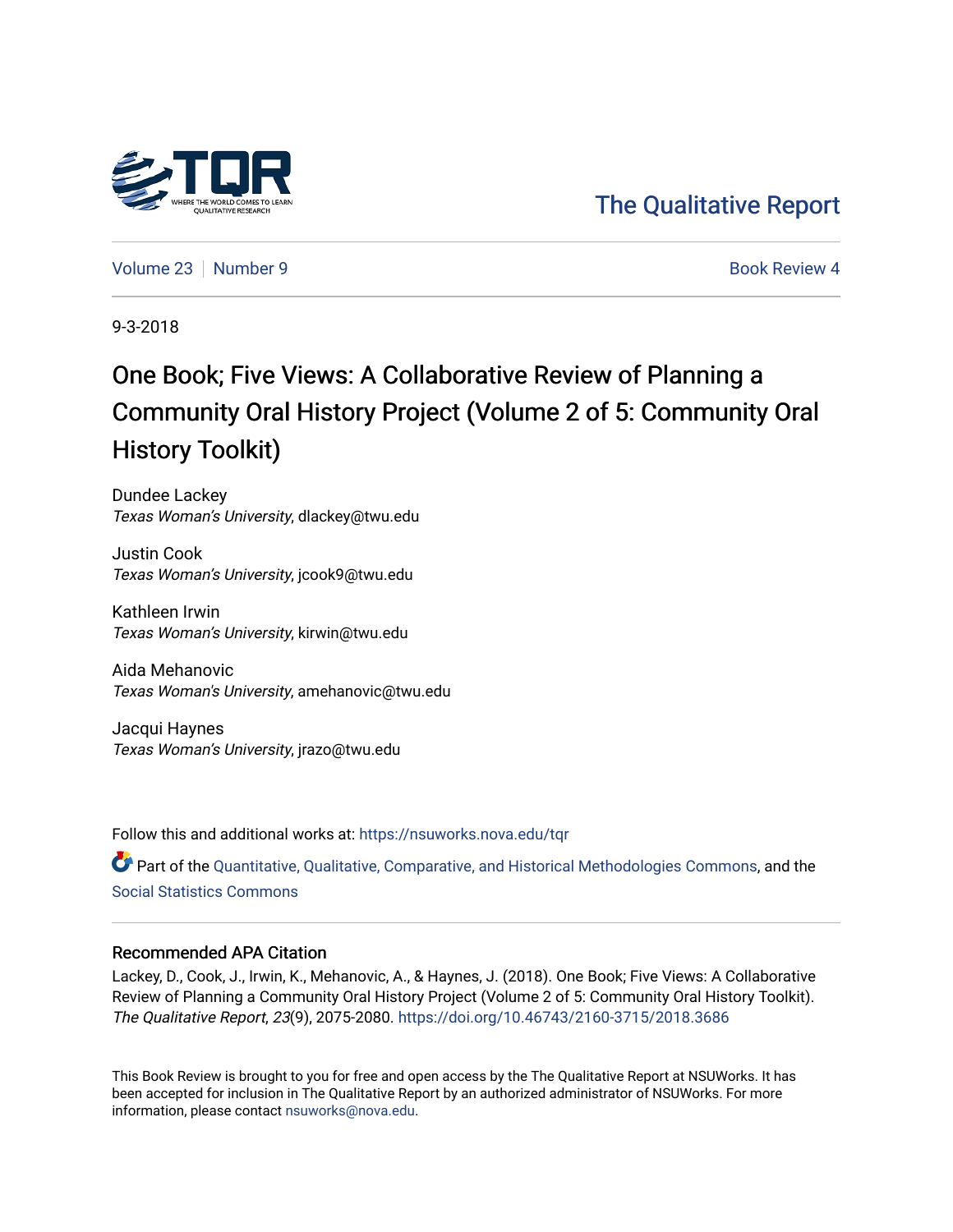# **Qualitative Research Graduate Certificate** Indulge in Culture Exclusively Online . 18 Credits **LEARN MORE**

### One Book; Five Views: A Collaborative Review of Planning a Community Oral History Project (Volume 2 of 5: Community Oral History Toolkit)

#### Abstract

In Planning a Community Oral History Project (Barbara W. Summer, Nancy MacKay, and Mary Kay Quinlan), the second volume in the Community Oral History Toolkit series, readers are presented with the ethical, methodological, and legal frameworks which guide successful and respectful community oral history projects. The authors of this review present this review as an oral history of our reading, composed by readers representing different viewpoints and positionalities. We do so in an attempt to explore the book's potential audiences and consider the applicability of its advice to varied readers, as well as to embrace the ethical and methodological ideas put forth by Summer, MacKay and Quinlan. The collective knowledge of a community has more weight and value than that of any one person in the community.

#### Keywords

Oral History, Community Research, Goal Setting, Project Planning, Ethics

#### Creative Commons License



This work is licensed under a [Creative Commons Attribution-Noncommercial-Share Alike 4.0 International](https://creativecommons.org/licenses/by-nc-sa/4.0/)  [License](https://creativecommons.org/licenses/by-nc-sa/4.0/).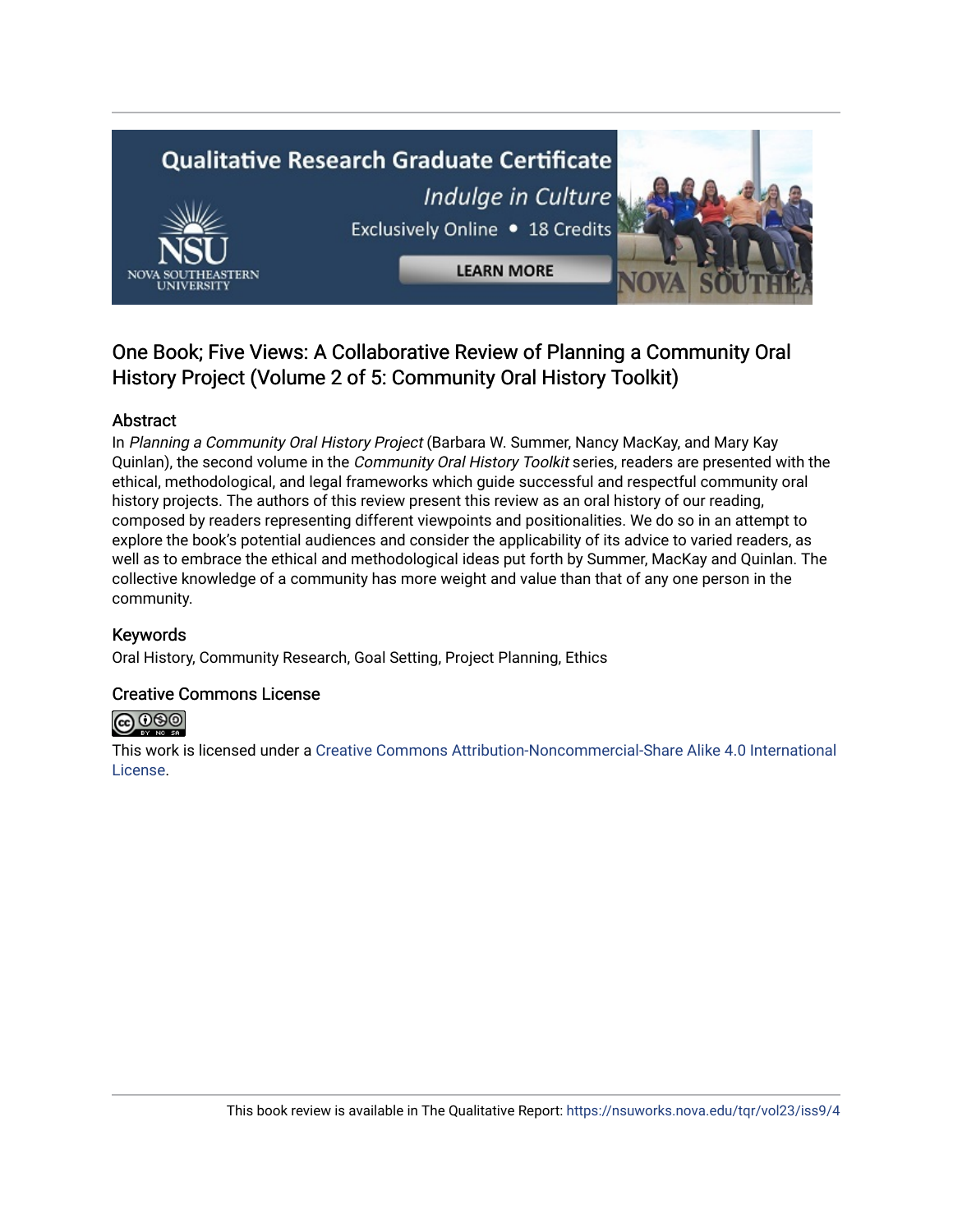

## **One Book; Five Views: A Collaborative Review of** *Planning a Community Oral History Project* **(Volume 2 of 5:** *Community Oral History Toolkit)*

Dundee Lackey, Justin Cook, Kathleen Irwin, Aida Mehanovic, and Jacqui Haynes Texas Women's University, Denton, Texas, USA

*In Planning a Community Oral History Project (Summer, MacKay, & Quinlan, 2013) the second volume in the Community Oral History Toolkit series, readers are presented with the ethical, methodological, and legal frameworks which guide successful and respectful community oral history projects. The authors of this review present this review as an oral history of our reading, composed by readers representing different viewpoints and positionalities. We do so in an attempt to explore the book's potential audiences and consider the applicability of its advice to varied readers, as well as to embrace the ethical and methodological ideas put forth by Summer, MacKay, and Quinlan. The collective knowledge of a community has more weight and value than that of any one person in the community. Keywords: Oral History, Community Research, Goal Setting, Project Planning, Ethics* 

#### **Dundee: Introduction**

*Planning a Community Oral History Project* (Volume two of the five-volume series, *Community Oral History Toolkit* by Barbara W. Summer, Nancy MacKay, and Mary Kay Quinlan, 2013) is, as the series title states, part of a tool kit intended to help field researchers engage in ethical, thoughtful oral history research with various communities. Volume two focuses on the planning stage, but it includes information that will be useful throughout the project (so researchers who feel they have a handle on planning are encouraged not to skip this entry in the series).

The text begins with a foreword, providing a brief definition of oral history and an overview of the series and then carefully guides the reader through seven chapters. This series introduction also provides a list of ten best practices for community oral history projects. Each subsequent chapter begins with a callback to anywhere from two to four of these best practices, which operate as a sort of epigraph, providing an overview of the current chapter; however, these also function to help readers develop a clear and ethical framework for engaging in community oral history by reiterating the importance of these big, methodologically-oriented ideas, rather than just working their way through the planning steps treated in the text. The chapters are as follows:

- Chapter 1 ("Introduction") provides information on the methodology shaping this series and helps readers become familiar with the Oral History Associations guideline's and the processes guiding good oral history work.
- Chapter 2 ("Getting Started") begins with a discussion of how ideas turn into guiding questions (and develop follow up questions as a way of refining the idea and beginning to plan the project). It then provides some basic information on roles that should be filled on the planning team and introduces basic ethical guidelines and legal standards.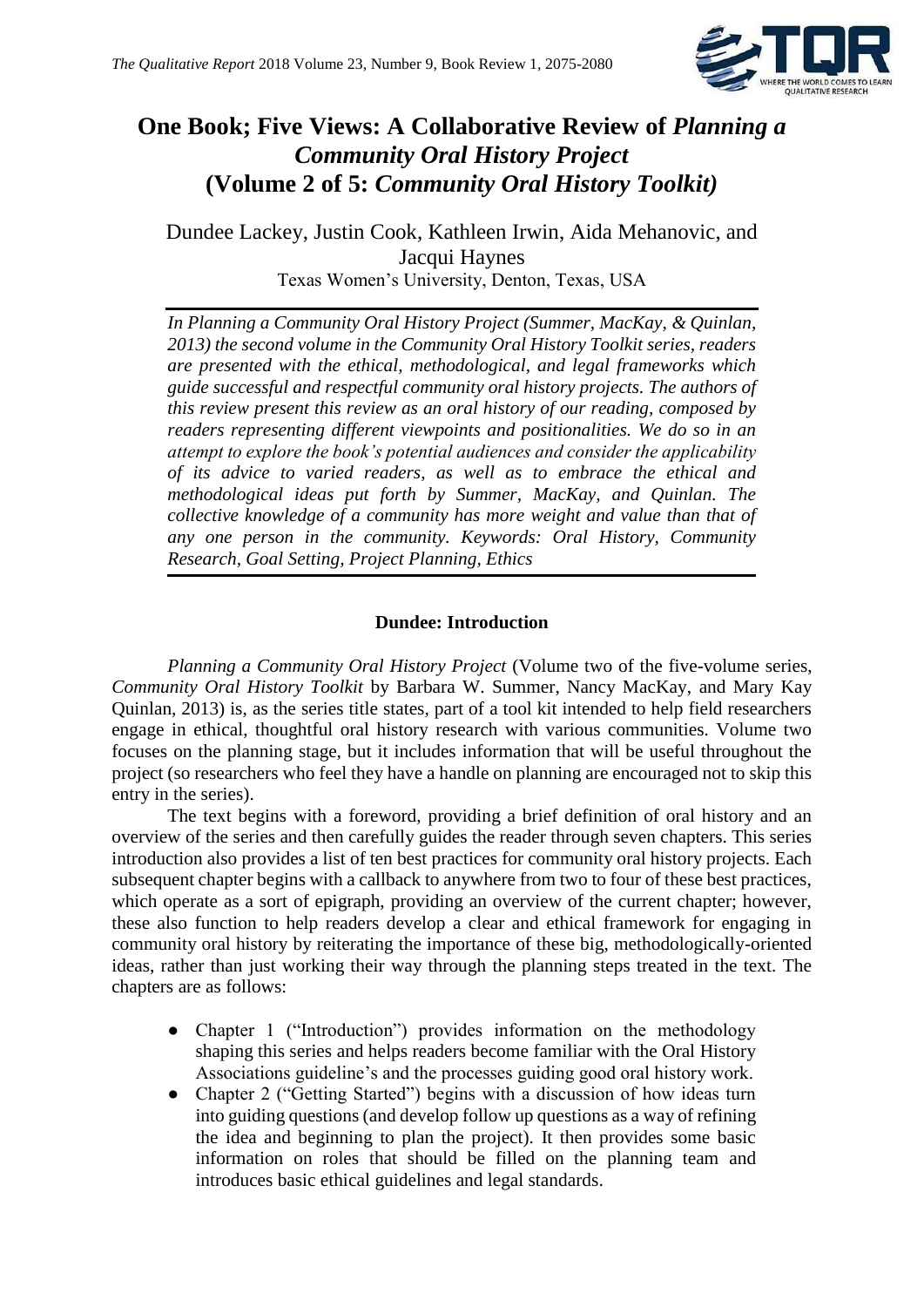- Chapter 3 ("Project Design") builds on the idea generated in working through the previous chapter: helping would-be oral historians move from a curiosity to a plan.
- Chapter 4 ("Planning for People and Infrastructure") provides "personnel guidelines, repository information, information about project forms, and project work space guidelines" (p. 57).
- Chapter 5 ("Equipment Planning") provides a thoughtful overview of the audio and video technology required to facilitate projects.
- Chapter 6 ("All about Money") will help readers begin to develop a budget and identify possible ways to cover project expenses.
- Chapter 7 ("Winding Up") points out that the previous chapter have been about developing a plan: now the project team must also consider how to enact that plan. Accordingly, in this chapter, the authors encourage consideration of what happens after the interview and how one might go about training interviewers. The authors then ask readers to return to their project plan, helpfully providing a list of FAQs with notes pointing readers to review specific portions of earlier chapters as they work to finalize their plan, share it with supporters, and perform the research.

Some might see the short length of this volume as a weakness: this brevity requires that it introduce complex topics (e.g., legal and ethical considerations) that it cannot provide a full education on. To do so, though, might render it impenetrable to some segments of the wide audiences it now seems of use to, and that, we argue, is one of its major strengths. This text can be used by a variety of readers (and researchers), including students (of many ages and developmental levels) and community members.

Another strength of the text are the copious resources it provides. It includes rich, though brief, overviews on the topics treated, which get readers started thinking on these important issues. It also provides many sample forms that will help jump start projects (like a project planning form, a sample legal release, letters of agreement for interviewers and transcribers, and receipts for photographs and other memorabilia that may be collected from participants) and others that will help organize projects and structure interviews (including forms for purposes like recommending an interview participant, collecting a biographical profile, summarizing an interview, and more). In addition to such items, shared when relevant in the body of the text, the work includes helpful appendices ("Planning Survey and Respondents," "Equipment and Technology Terms," "Recording Equipment Standards," and "Budget and Funding Terms"), each of which will help readers use the information provided to both do the work, and engage with other text and processes they will encounter in doing so. Finally, it is important to remember that this text is one of a series of five: while we have not yet had the pleasure of engaging with other texts in the series, we certainly plan to do so. We can envision using this series not only for our own research, but also for teaching and/or working with community partners, choosing the relevant volumes as needed.

Because a primary strength of this book seems to be its usefulness to a broad variety of readers/researchers, we chose to review it as a community of (very different) readers. We began this project during a graduate level course (Research Methodologies in Rhetoric and Writing, taught by Dundee Lackey at Texas Woman's University in Spring 2018). Dr. Lackey chose the text because she admired how it focused on the rights of the research participants and the importance of planning carefully to work with (rather than on, or for) the community, while doing so in such a brief, accessible form.

The reviewers include the professor (whose work focuses on digital and community literacies), and four graduate students enrolled in this course: Justin Cook, Kathleen Irwin, Aida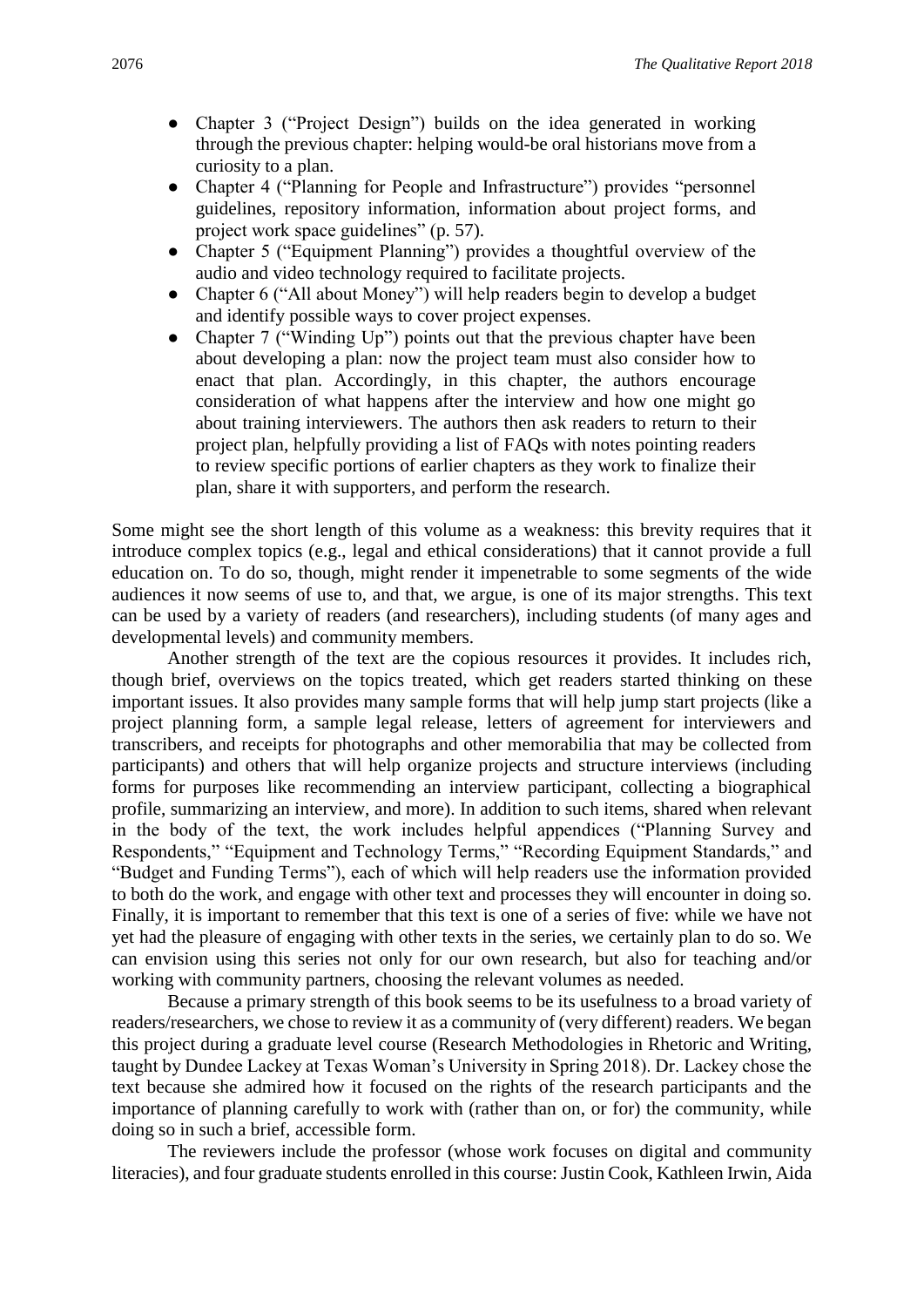Mehanovic, and Jacqui Haynes. In what follows, each student considers an aspect of this work in light of their own varied purposes as students, teachers, researchers, and writers. We hope our review, which we see as a sort of oral history of our experiences reading this text, will help readers coming from varied subject positions and differing contexts begin to see how the book might serve their purposes.

#### **Justin: Respecting Participants**

*Justin is an LGBTQIA+ researcher, instructor of First Year Composition college students, and student of oral history practices concerned with the ethical treatment of research participants.*

I want to begin by applauding the authors on their Best Practices for Community Oral History Projects that they lay out through this and all their volumes in the toolkit. No fewer than five of these Best Practices associate themselves with ethical research collection and preservation as well as focus directly on ensuring the comfort and stability of the witnesses within the community.

The authors also provide, throughout, useful forms and templates. We can see this attention to ethical research collection and preservation through human witnesses even in the information asked for within these forms. For example, while the Interviewee Recommendation Form (p. 68) and the Interviewee Biographical Profile (p. 69) focus largely on relationship to the project, they do not discount the importance of often forgotten information such as family, education, professional experience, (p. 68) influences, life milestones, and interests (p. 69).

Another interesting set of features in this book are the "Guiding Questions" (p. 30) which ask the researcher to reflect on why this information is necessary to be collected. They advise the reader to list all possible reasons such as "not losing the history of *our* area, celebrating an event or a particular time period" (p. 30, emphasis mine). This, of course, places the emphasis for research collection and preservation on the community and serves as a reminder that researchers within these communities will often be the ones looking to preserve those stories. This is set down even more clearly when the first suggestion for the planning team is someone "from the community" (p. 32). Likewise, the authors emphasize engaging with the community from the very beginning by letting them know what the research is and the community's perceived importance of it to which they can then add their own advice, feedback, and support (p. 32).

This engagement is also emphasized in chapter three as the authors remind us that "a community oral history project starts with an idea just like this. There is a gap in the historical record, perhaps, or *you* hear community stories *you* don't want to lose" (p. 43, emphasis mine). This chapter goes on to remind us that the focus is almost always historical, the history of the community in fact (p. 46).

#### **Kathleen: Accessibility**

*Kathleen is an instructor of First Year Composition college students, focused on reviewing the book for graduate students and researchers who were new to using qualitative research in their studies. Likewise, she kept in mind how accessible the text could be for those whose research is primarily mired in theory, and less field-based. Lastly, she wanted to focus on the text's visual accessibility for those with learning or physical disabilities.*

One of the great things about this text is that it makes it so accessible for students, like me and possibly even undergraduate students. It isn't really mired in "academese," language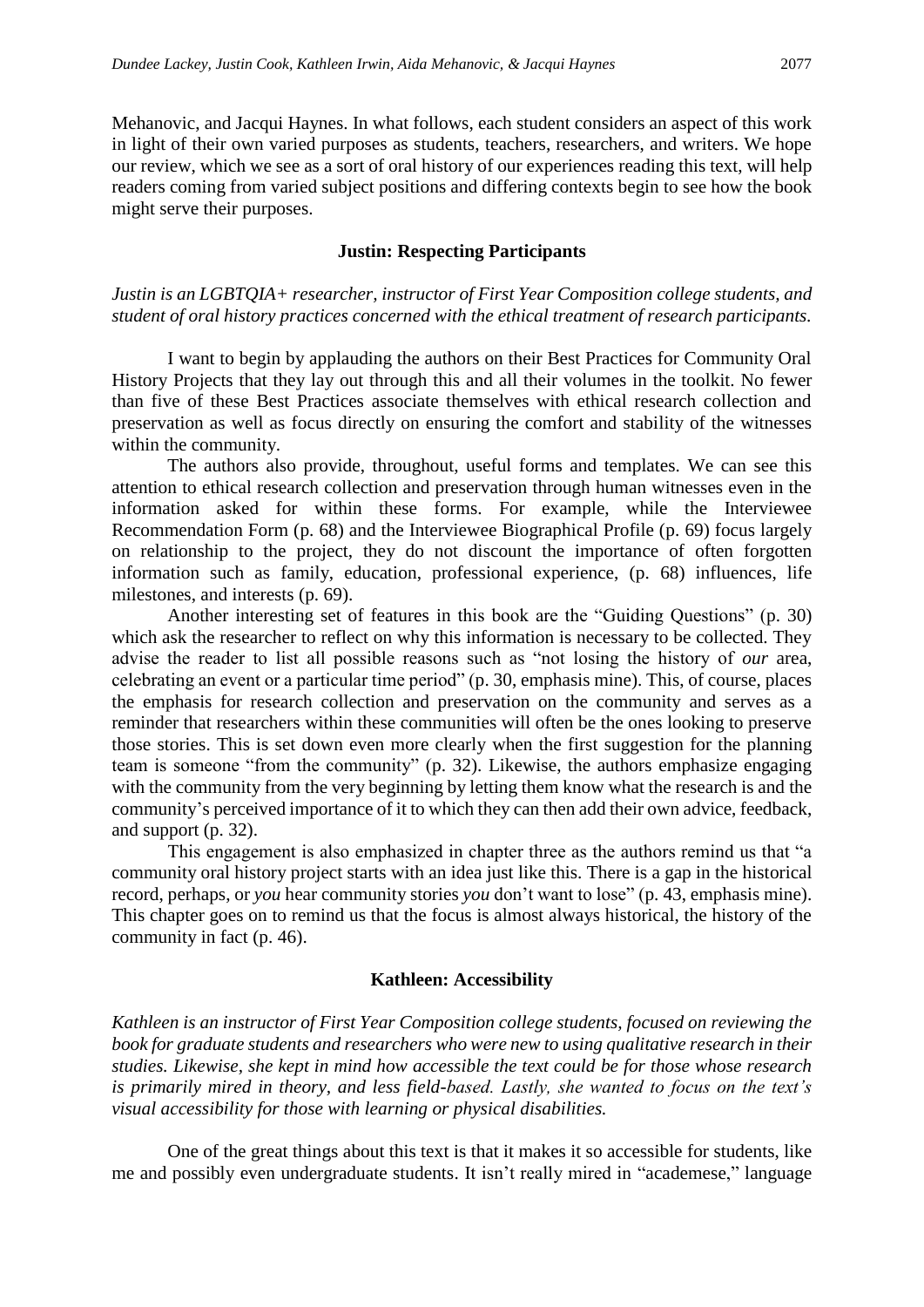that is full of overly fancy, long words that can confuse the reader. Nope. This text is fairly straightforward and easy to understand. Summer and her fellow authors tell you what no one else tells you, what you might need for collecting oral histories and going about interviewing people willing to contribute to your research. They talk about how you should budget or gather funding for your research, as well as have examples of forms that you'll most likely need to use when interviewing people. Not everyone who has done qualitative research that involves oral histories knows about these requirements, because most texts about oral histories don't talk about them. These forms were so useful for me, and I know that I will be able to create forms of my own based heavily on the examples the book gives the readers.

However comprehensive and practical this text is, I've definitely found some downsides. For someone like myself, who has vision impairments and learning disabilities, the formatting of the book can be distracting and hard to read. The text can now be purchased in Kindle format on Amazon, so the font size could be enlarged, but there is no dyslexic or ADHD-friendly options. The font may be traditional, but the layout isn't. There are text boxes and diagrams scattered throughout. This may be incredibly helpful for other readers, since it gives them insightful tidbits, but for someone who has ADHD, I found myself easily distracted by the layout. Every time a new text bubble or diagram showed up on the page, I had to look at it. However, once I had finished looking at it, I had to go back and reread the section before because I had forgotten what I had been reading.

#### **Aida and Jacqui: Audiences, Transferability, and the Ethics of Representation**

*Aida, a secondary education teacher and graduate student interested in educational research and doing oral histories, approached the reading of this text with an eye towards how it might be used in her middle-school English classrooms, as well as how it might guide her own research on pedagogical practices.*

This book lends itself to several audiences (like me) who can find this work useful in more than one way. Being aware of audience(s) is a primary feature of teaching good writing practices at any grade level, so this aspect of the text would serve my students in multiple, transferable ways (by encouraging them to think about audience, and ethics, when working with other sources, in other forms of writing).

The most appealing part of this text is that it captures the essence of a narrative in different forms and serves as a stepping stone into fusing and embedding narratives more to recognize a writer's voice. The text reinforces the concept that purpose, similar to audience, can be and is often interpreted in a variety of ways. It really loops back to aligning the "I" perspective with one's story/viewpoint being relevant which is the place where good ideas originate. It is the targeted area for any writer. Students, regardless of grade level, have developed their own understanding of how to approach a writing process. This is where narrative, purpose, and writer's voice meet, and students should be more aware of that. The rich details (i.e., the voice) we try to teach is often found here.

The material presented in the text can be used to make other meaningful connections. One of those broad, yet meaningful connections is goal-setting as an individual process. Whether this book is used to heighten the student role, teacher role, or researcher role, the piece really calls for combining goal setting, planning, and time management. All of these tie back to teaching writing in forms of diverse processes, consistency, and patience. The point of goal setting is to learn one's strengths and weakness. These return to the writers valuing their own thoughts and voice and really capture the oral history component that is, in one way or another, present in all writing because we are working with someone's story.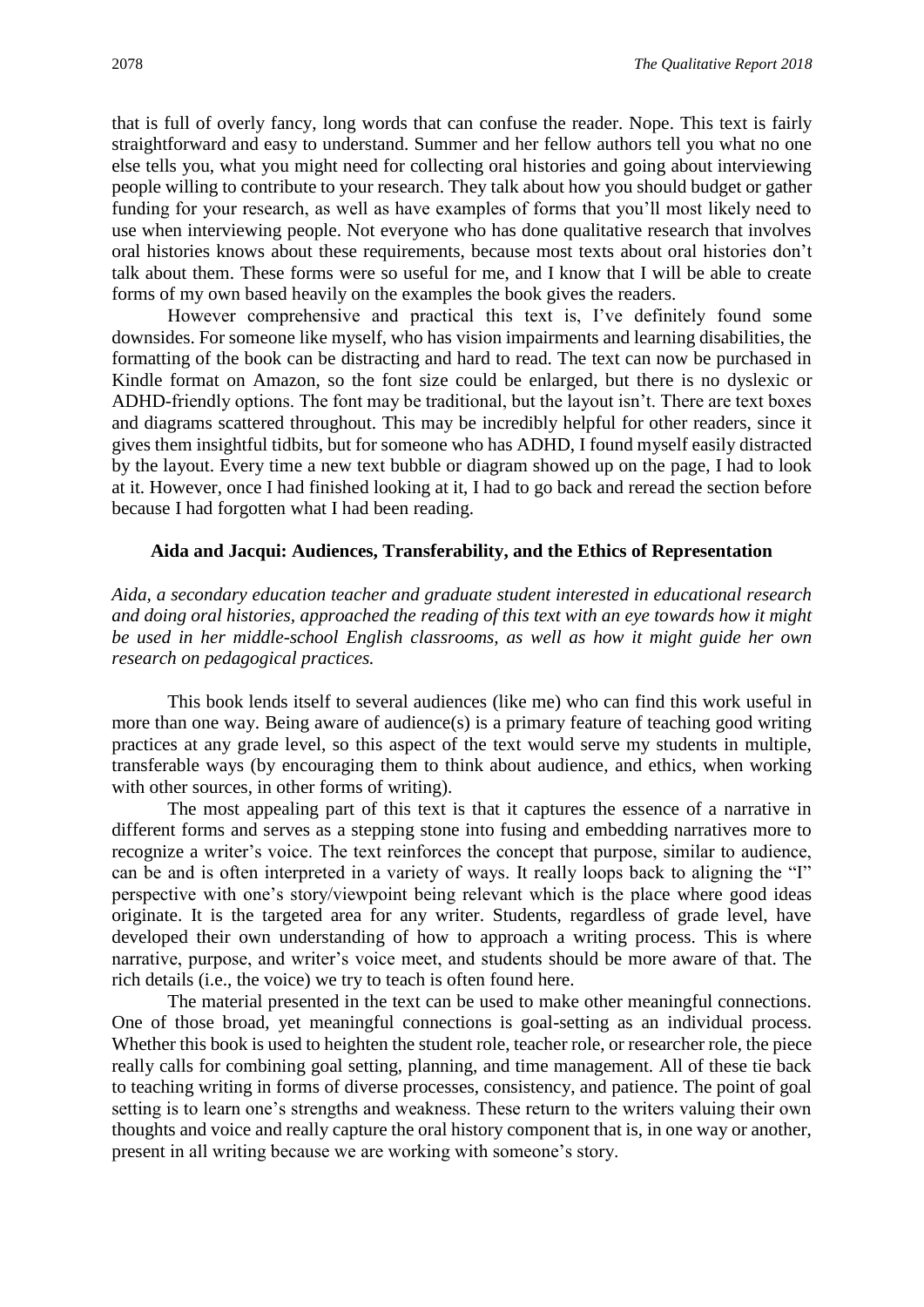*(And now we switch to Jacqui who was interested, as a secondary education teacher and budding researcher, in using this text as a guide to strengthen her own understanding of the research and writing process. She is also concerned with how researchers and transcribers may avoid interfering with the voice or the narrative of the participant during the move from conversation with community participant to transcript to write up.)*

Chapter 7 provides pros and cons for the transcribing process which helps researchers through planning, cataloguing, and recording. This guide works well in assisting researchers and/or educators interested in focusing on the significance of authentication during the transcribing process. In my experience, once we are requesting information or evidence from a participant, there is a concern that I encounter which revolves around the principal investigator navigating the conversation by providing biased questioning or unintentionally prompting particular responses from the participant.

This chapter provides After-the-Interview options that assign processing actions to particular categories which focus on creating a project plan. Cataloging, for example, discusses techniques for organization of data, but it is not as clear as to how this method of transcribing might also play a part in interfering with the information collected or selected to be shared in the creation of the final product. This may prompt researchers to question how the selection process during transcribing should be investigated further to avoid interference with participant voice once certain pieces of audio or text (i.e., writing) are being pieced together. In order for the researcher to provide adequate feedback or share authenticity of/for the participant and community, it is important that transcribing allows for as little interference as possible.

#### **Conclusion**

In sum, we find this a very useful text, part of an intriguing and important series that is geared towards helping would-be researchers thoughtfully, methodically, and ethically plan and implement community-based oral history projects.

We leave our readers with a couple of final thoughts, summing up our experiences in reading the text (which each of us plans to use in our future teaching and research):

*Justin:* So who are we when we take part in community oral history projects? Well, we are the people who remember but we are also the people who preserve through research. We are one-in-the-same with the community we are researching (often times) and we are our own best measure for ethical treatment of the community in which we participate. We are not reducible to the best among us (our leaders) and we certainly are not the only expert about our community. This volume allows the reader to see not only that community stories hold a power much more potent than previously thought but also that community members should decide how that story is represented and shared with the world.

*Dundee:* This seems an especially important reminder when we are *not* members of the communities we are researching. The volume takes care to introduce such issues. My one concern is that researchers who do not read the works in this series alongside other texts may not gain a full sense of the importance seemingly small decisions (such as whether or to not to correct grammar in transcription) truly hold.

For these reasons, we caution readers that, although this text does provide what you need to know to get a project up and running, you should also engage with the other texts the authors take pains to point out. They should be considered part and parcel of this tool kit, for they are the theory that guides the use of the tools provided. In everyday terms: anyone can swing a hammer, but a master craftsman's technique differs from that of the layperson. Making use of the full set of resources introduced in this brief volume can help many types of readers